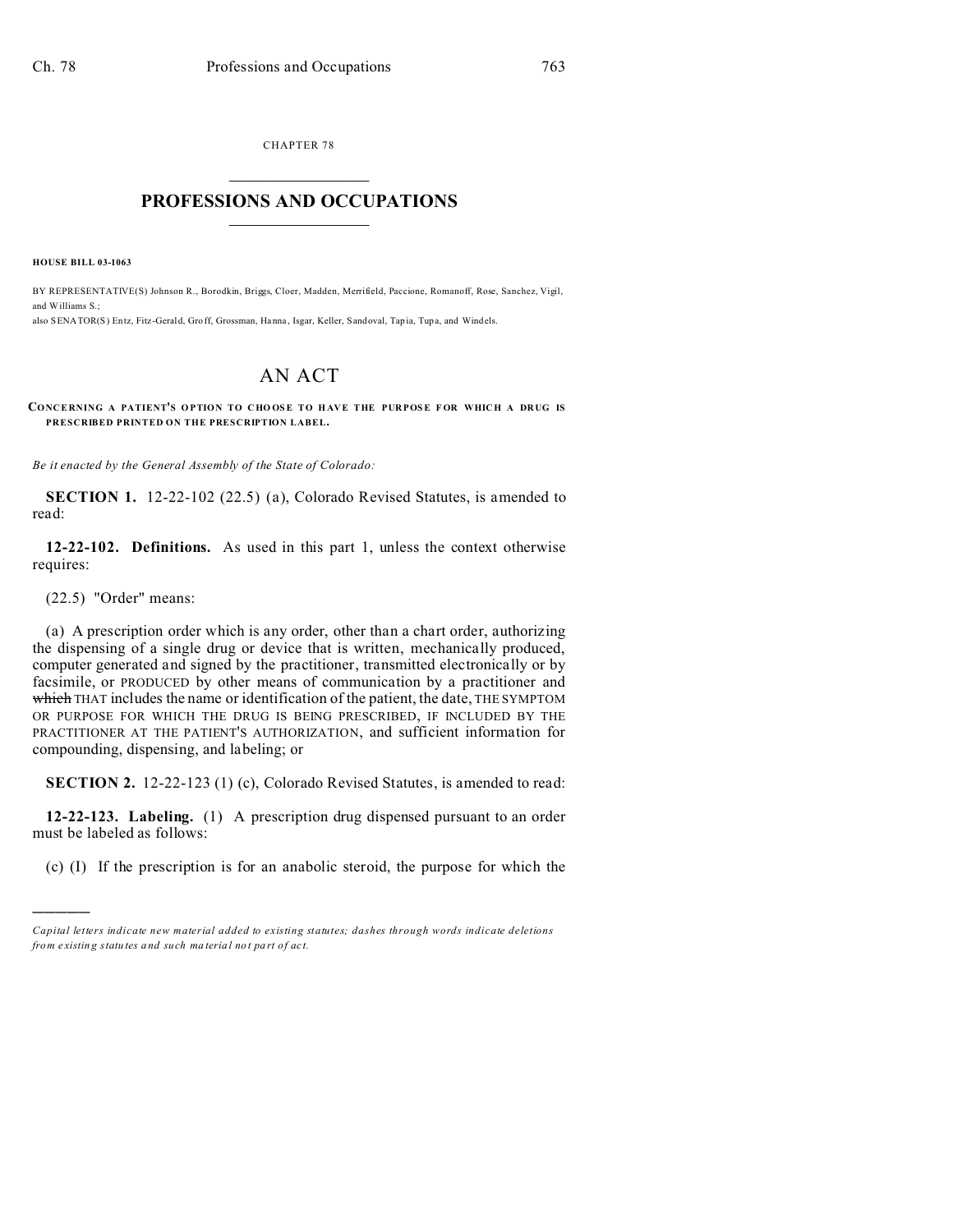anabolic steroid is being prescribed shall appear on the label.

(II) IF THE PRESCRIPTION IS FOR ANY DRUG OTHER THAN AN ANABOLIC STEROID, THE SYMPTOM OR PURPOSE FOR WHICH THE DRUG IS BEING PRESCRIBED SHALLAPPEAR ON THE LABEL, IF, AFTER BEING ADVISED BY THE PRACTITIONER, THE PATIENT OR THE PATIENT'S AUTHORIZED REPRESENTATIVE SO REQUESTS. IF THE SYMPTOM OR PURPOSE FOR WHICH A DRUG IS BEING PRESCRIBED IS NOT PROVIDED BY THE PRACTITIONER, THE PHARMACIST MAY FILL THE PRESCRIPTION ORDER WITHOUT CONTACTING THE PRACTITIONER, PATIENT, OR THE PATIENT'S REPRESENTATIVE, UNLESS THE PRESCRIPTION IS FOR AN ANABOLIC STEROID.

**SECTION 3.** 18-18-102 (23) (a), Colorado Revised Statutes, is amended to read:

**18-18-102. Definitions.** As used in this article:

(23) "Order" means:

(a) A prescription order which is any order, other than a chart order, authorizing the dispensing of drugs or devices that is written, mechanically produced, computer generated, transmitted electronically or by facsimile, or PRODUCED BY other means of communication by a practitioner and that includes the name or identification of the patient, the date, THE SYMPTOM OR PURPOSE FOR WHICH THE DRUG IS BEING PRESCRIBED, IF INCLUDED BY THE PRACTITIONER AT THE PATIENT'S AUTHORIZATION, and sufficient information for compounding, dispensing, and labeling; or

**SECTION 4.** Part 1 of article 32 of title 12, Colorado Revised Statutes, is amended BY THE ADDITION OF A NEW SECTION to read:

**12-32-107.5. Prescriptions - requirement to advise patients.** (1) A PODIATRIST LICENSED UNDER THIS ARTICLE MAY ADVISE THE PODIATRIST'S PATIENTS OF THEIR OPTION TO HAVE THE SYMPTOM OR PURPOSE FOR WHICH A PRESCRIPTION IS BEING ISSUED INCLUDED ON THE PRESCRIPTION ORDER.

(2) A PODIATRIST'S FAILURE TO ADVISE A PATIENT UNDER SUBSECTION (1) OF THIS SECTION SHALL NOT BE GROUNDS FOR ANY DISCIPLINARY ACTION AGAINST THE PODIATRIST'S PROFESSIONAL LICENSE ISSUED UNDER THIS ARTICLE. FAILURE TO ADVISE A PATIENT PURSUANT TO SUBSECTION (1) OF THIS SECTION SHALL NOT BE GROUNDS FOR ANY CIVIL ACTION AGAINST A PODIATRIST IN A NEGLIGENCE OR TORT ACTION, NOR SHALL SUCH FAILURE BE EVIDENCE IN ANY CIVIL ACTION AGAINST A PODIATRIST.

**SECTION 5.** 12-35-122, Colorado Revised Statutes, is amended to read:

**12-35-122. Dentists may prescribe drugs, etc.** (1) A dentist has the right to prescribe such drugs or medicine, perform such surgical operations, administer such general or local anesthetics, and use such appliances as may be necessary to the proper practice of dentistry. A dentist shall not prescribe, distribute, or give to a family member or himself or herself any habit-forming drug, as defined in section 12-22-102 (13), or any controlled substance, as defined in part 2 of article 18 of title 18, C.R.S., or as contained in schedule II of 21 U.S.C. sec. 812, other than in the course of legitimate dental practice and pursuant to the rules promulgated by the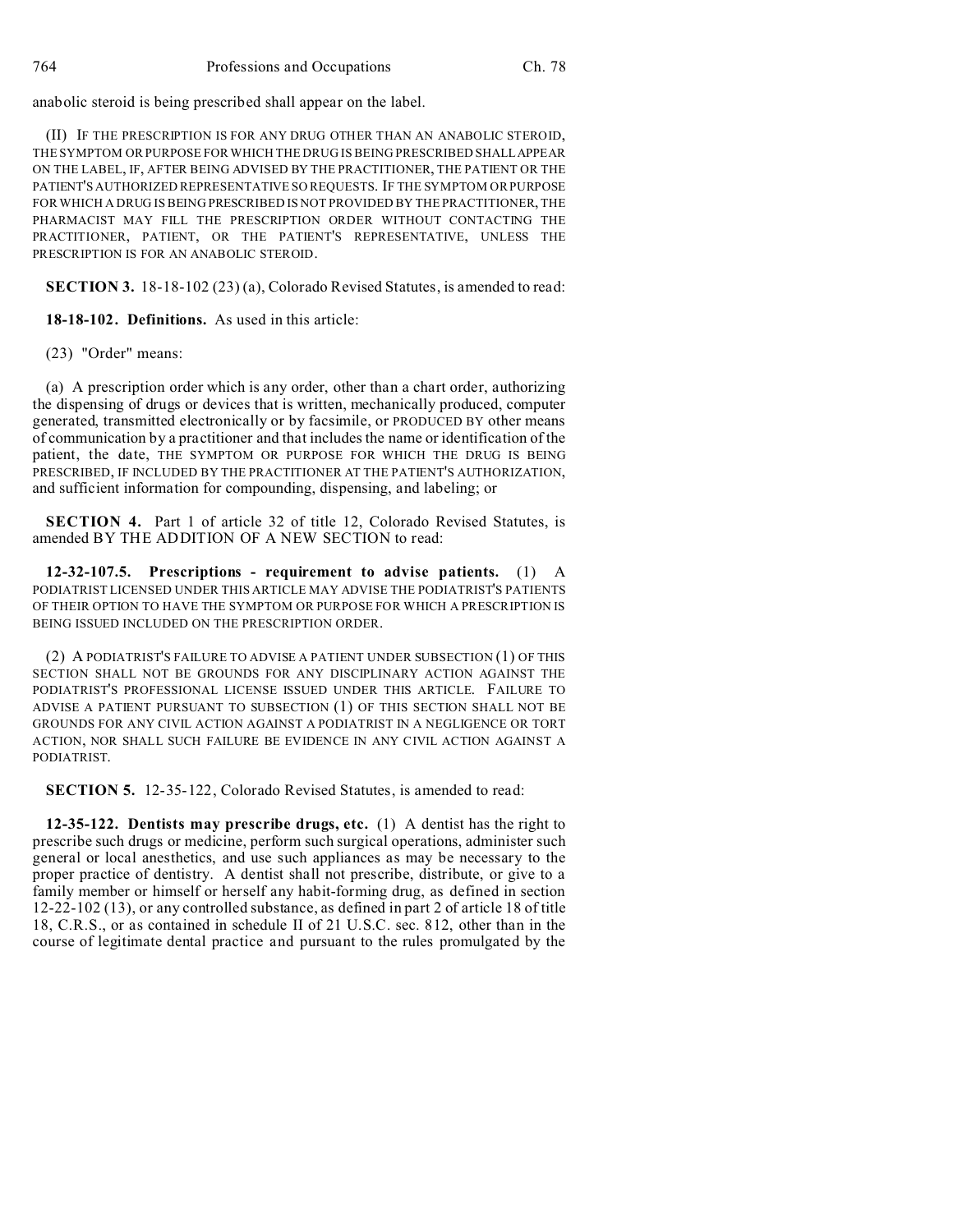board regarding controlled substance record-keeping.

(2) ADENTIST LICENSED UNDER THIS ARTICLE MAY ADVISE THE DENTIST'S PATIENTS OF THEIR OPTION TO HAVE THE SYMPTOM OR PURPOSE FOR WHICH A PRESCRIPTION IS BEING ISSUED INCLUDED ON THE PRESCRIPTION ORDER.

(3) A DENTIST'S FAILURE TO ADVISE A PATIENT UNDER SUBSECTION (2) OF THIS SECTION SHALL NOT BE GROUNDS FOR ANY DISCIPLINARY ACTION AGAINST THE DENTIST'S PROFESSIONAL LICENSE ISSUED UNDER THIS ARTICLE. FAILURE TO ADVISE A PATIENT PURSUANT TO SUBSECTION (2) OF THIS SECTION SHALL NOT BE GROUNDS FOR ANY CIVIL ACTION AGAINST A DENTIST IN A NEGLIGENCE OR TORT ACTION, NOR SHALL SUCH FAILURE BE EVIDENCE IN ANY CIVIL ACTION AGAINST A DENTIST.

**SECTION 6.** Part 1 of article 36 of title 12, Colorado Revised Statutes, is amended BY THE ADDITION OF A NEW SECTION to read:

**12-36-117.5. Prescriptions - requirement to advise patients.** (1) A PHYSICIAN LICENSED UNDER THIS ARTICLE, OR A PHYSICIAN ASSISTANT LICENSED BY THE BOARD WHO HAS BEEN DELEGATED THE AUTHORITY TO PRESCRIBE MEDICATION, MAY ADVISE THE PHYSICIAN'S OR THE PHYSICIAN ASSISTANT'S PATIENTS OF THEIR OPTION TO HAVE THE SYMPTOM OR PURPOSE FOR WHICH A PRESCRIPTION IS BEING ISSUED INCLUDED ON THE PRESCRIPTION ORDER.

(2) A PHYSICIAN'S OR A PHYSICIAN ASSISTANT'S FAILURE TO ADVISE A PATIENT UNDER SUBSECTION (1) OF THIS SECTION SHALL NOT BE GROUNDS FOR ANY DISCIPLINARY ACTION AGAINST THE PHYSICIAN'S OR THE PHYSICIAN ASSISTANT'S PROFESSIONAL LICENSE ISSUED UNDER THIS ARTICLE. FAILURE TO ADVISE A PATIENT PURSUANT TO SUBSECTION (1) OF THIS SECTION SHALL NOT BE GROUNDS FOR ANY CIVIL ACTION AGAINST A PHYSICIAN OR PHYSICIAN'S ASSISTANT IN A NEGLIGENCE OR TORT ACTION, NOR SHALL SUCH FAILURE BE EVIDENCE IN ANY CIVIL ACTION AGAINST A PHYSICIAN OR A PHYSICIAN'S ASSISTANT.

**SECTION 7.** 12-38-111.6 (3), Colorado Revised Statutes, is amended BY THE ADDITION OF A NEW PARAGRAPH to read:

**12-38-111.6. Prescriptive authority - advance practice nurses.** (3) (d) (I) AN ADVANCED PRACTICE NURSE WHO HAS BEEN GRANTED AUTHORITY TO PRESCRIBE PRESCRIPTION DRUGS AND CONTROLLED SUBSTANCES UNDER THIS ARTICLE MAY ADVISE THE NURSE'S PATIENTS OF THEIR OPTION TO HAVE THE SYMPTOM OR PURPOSE FOR WHICH A PRESCRIPTION IS BEING ISSUED INCLUDED ON THE PRESCRIPTION ORDER.

(II) A NURSE'S FAILURE TO ADVISE A PATIENT UNDER SUBPARAGRAPH (I) OF THIS PARAGRAPH (d) SHALL NOT BE GROUNDS FOR ANY DISCIPLINARY ACTION AGAINST THE NURSE'S PROFESSIONAL LICENSE ISSUED UNDER THIS ARTICLE. FAILURE TO ADVISE A PATIENT PURSUANT TO SUBPARAGRAPH (I) OF THIS PARAGRAPH (d) SHALL NOT BE GROUNDS FOR ANY CIVIL ACTION AGAINST A NURSE IN A NEGLIGENCE OR TORT ACTION, NOR SHALL SUCH FAILURE BE EVIDENCE IN ANY CIVIL ACTION AGAINST A NURSE.

**SECTION 8.** Article 40 of title 12, Colorado Revised Statutes, is amended BY THE ADDITION OF A NEW SECTION to read: